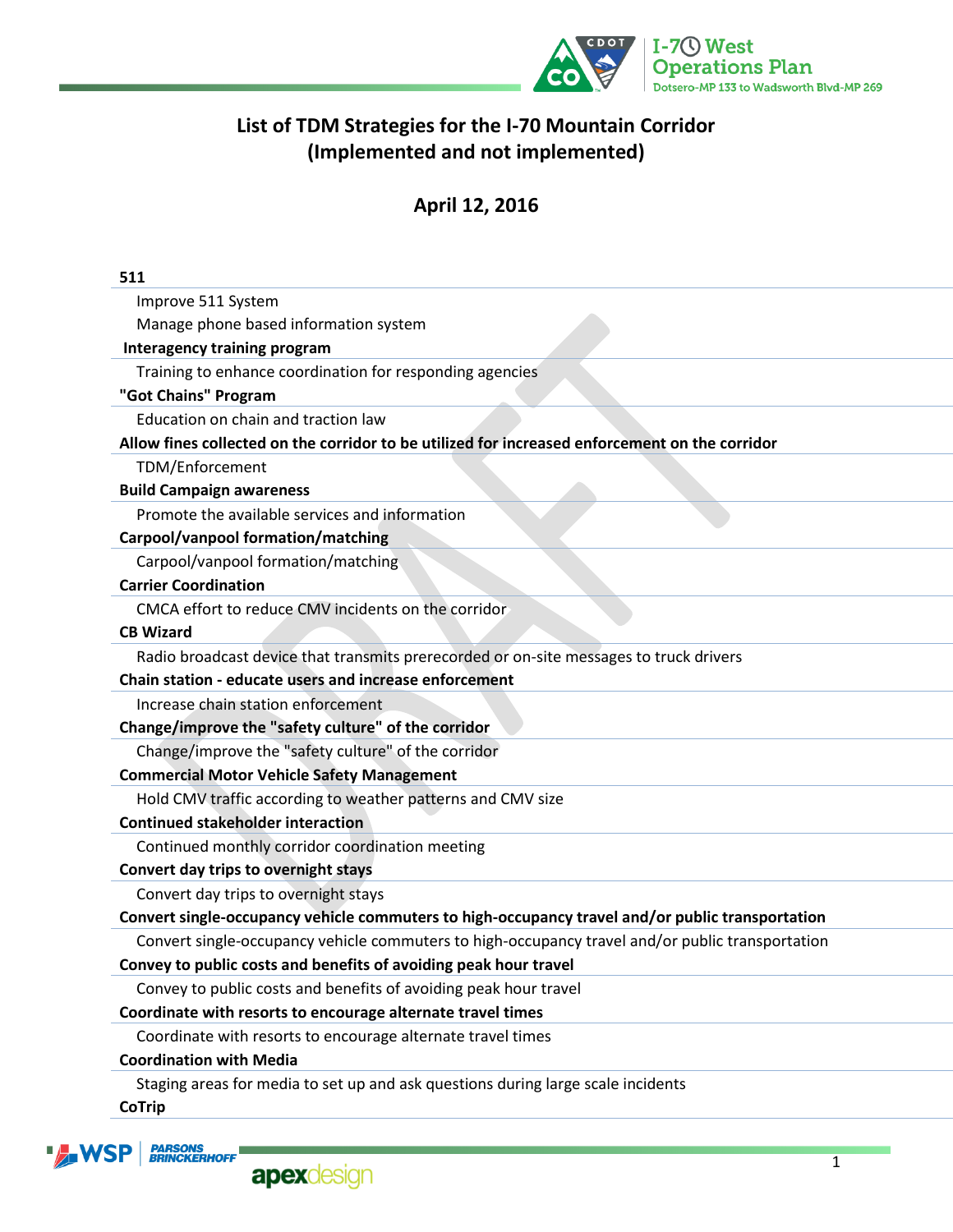

Manage internet website

| <b>Create CoTrip enhancements including alternate routes</b>                                                        |
|---------------------------------------------------------------------------------------------------------------------|
| Create CoTrip enhancements including alternate routes                                                               |
| Create editorial content and syndicate a series with interesting characters conveying corridor travel information   |
| Create editorial content and syndicate a series with interesting characters conveying corridor travel information   |
| Create incentives for cars to get off I-70 during peak periods                                                      |
| Peak Times Deals-discounts at local businesses during peaks to encourage peak spreading                             |
| Deploy additional DMS and HAR to provide en-route traveler information                                              |
| Deploy additional DMS and HAR to provide en-route traveler information                                              |
| Deploy additional sensors at critical locations to improve accuracy of travel information                           |
| Deploy additional sensors at critical locations to improve accuracy of travel information                           |
| Develop a bar code that prohibits text message transmittals in automobiles                                          |
| Develop a bar code that prohibits text message transmittals in automobiles                                          |
| Develop a reporting mechanism allowing stakeholders to report road condition data                                   |
| Develop a reporting mechanism allowing stakeholders to report road condition data                                   |
| Develop enhanced traveler information marketing campaign                                                            |
| Develop enhanced traveler information marketing campaign                                                            |
| Develop incentive program to encourage travel off-peak                                                              |
| Develop incentive program to encourage travel off-peak                                                              |
| Develop partnership to create ski pass programs that limit dates or times                                           |
| Develop partnership to create ski pass programs that limit dates or times                                           |
| Develop proactive education for truckers on chain law and corridor conditions                                       |
| TDM/Education                                                                                                       |
| Develop program to coordinate ride with guaranteed return trip                                                      |
| Develop program to coordinate ride with guaranteed return trip                                                      |
| Develop programs that punish bad and reward good behavior                                                           |
| Develop programs that punish bad and reward good behavior                                                           |
| Develop protocols for operation of the ITS devices of other agencies                                                |
| Develop protocols for operation of the ITS devices of other agencies                                                |
| Develop public information campaign to emphasize to passenger vehicle drivers that fines exist for inadequate tires |
| TDM/Education                                                                                                       |
| Develop public information campaign to raise awareness about existing and developing I-70 info tools                |
| Develop public information campaign to raise awareness about existing and developing I-70 info tools                |
| Develop reporting mechanism for road conditions                                                                     |
| Develop reporting mechanism for road conditions                                                                     |
| Develop secure interface to provide access to raw road data for stakeholders                                        |
| Develop secure interface to provide access to raw road data for stakeholders                                        |
| Develop stakeholder interfaces                                                                                      |
| Develop stakeholder interfaces                                                                                      |
| Develop/expand smart phone applications and increase marketing of current traveler information                      |
| Deliver a smart phone app with increased marketing of current information, including COTRIP and 511                 |
| Develop/expand smart phone mobile applications                                                                      |
|                                                                                                                     |
| <b>PARSONS</b>                                                                                                      |

**Ly** WSP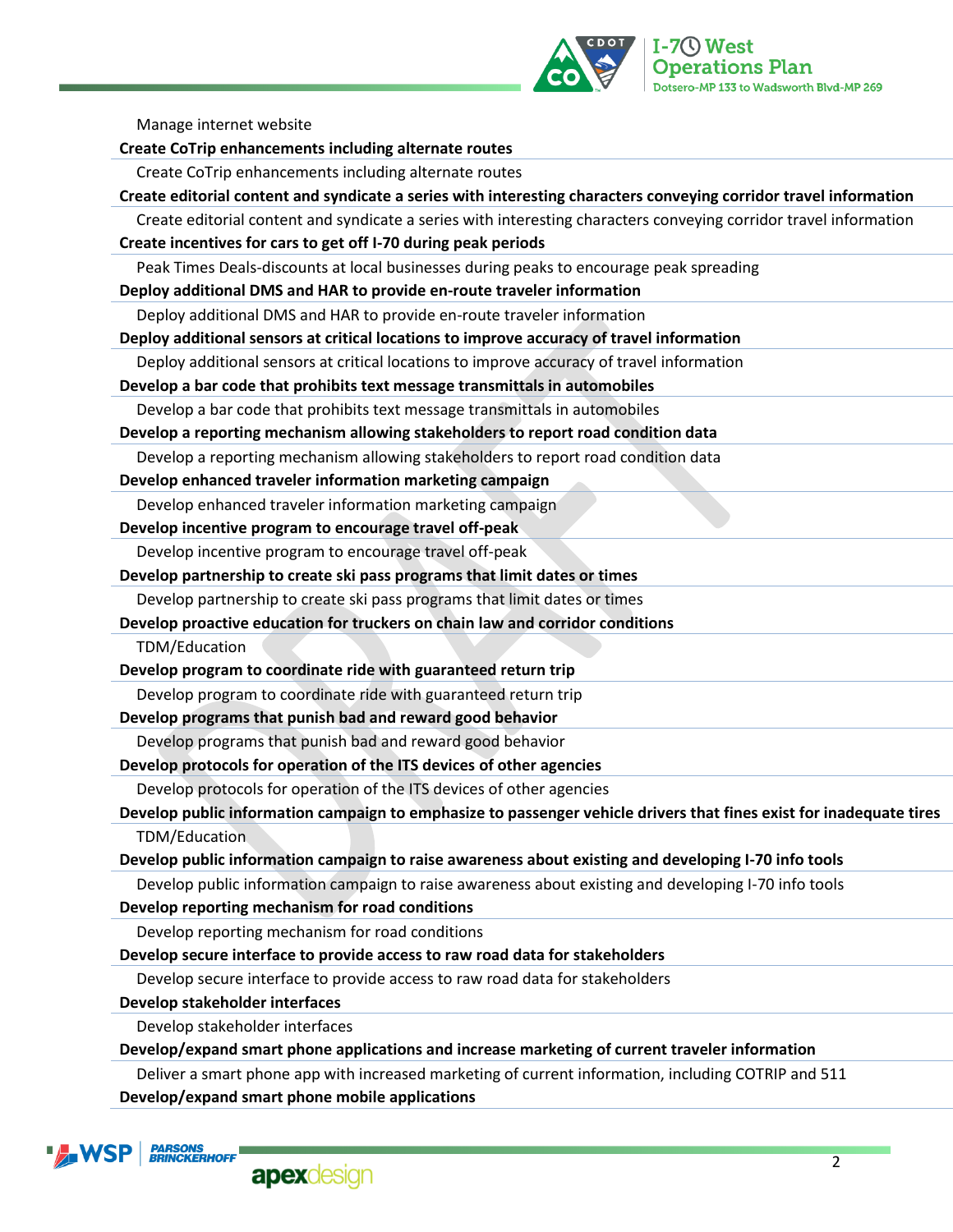

| Develop/expand smart phone mobile applications                                                                        |
|-----------------------------------------------------------------------------------------------------------------------|
| Disseminate high truck accident location data                                                                         |
| TDM/Public Information                                                                                                |
| Disseminate transit traveler information                                                                              |
| Disseminate transit traveler information                                                                              |
| <b>Driver education</b>                                                                                               |
| A guide for CMV operations                                                                                            |
| Driver education                                                                                                      |
| Driver education and expanded winter driving campaign                                                                 |
| Encourage drivers to better equip their vehicles with adequate tires and traction devices                             |
| Enhance partnerships with rental car community                                                                        |
| Enhance partnerships with rental car community                                                                        |
| Establish employee flex schedules to allow midweek recreation travel                                                  |
| Establish employee flex schedules to allow midweek recreation travel                                                  |
| Establish performance requirements and criteria to manage and operate ITS; and monitor, measure, and report syster    |
| Establish performance requirements and criteria to manage and operate ITS; and monitor, measure, and report systel    |
| Establish reservation system to travel during peak periods                                                            |
| Establish reservation system to travel during peak periods                                                            |
| <b>Expand "Casino Model" for customer travel programs</b>                                                             |
| Limited to applications of ski train or p-n-r bus operations                                                          |
| Expand collaboration with rental car companies over winter driving equipment and education                            |
| TDM/Education                                                                                                         |
| Expand existing social media platforms to foster a sense of community and encourage positive traveler behavior        |
| Expand existing social media platforms to foster a sense of community and encourage positive traveler behavior        |
| Expand methods to distribute current condition information and corridor driving tips to drivers while they are on the |
| <b>TDM/Public Information</b>                                                                                         |
| Expand state-wide campaign against distracted driving                                                                 |
| TDM/Education                                                                                                         |
| Expand trucker education programs and offer enhanced information stream                                               |
| Expand trucker education programs and offer enhanced information stream                                               |
| Focus restrictions on westbound (WB) travel to maximize economic benefit                                              |
| Focus restrictions on westbound (WB) travel to maximize economic benefit                                              |
| <b>Heavy truck management strategies</b>                                                                              |
| Truck management                                                                                                      |
| Implement shipper management working group to coordinate off-peak use of corridor                                     |
| Seek into the trucking to be moved to off peak hours                                                                  |
| Implement transit promotion and incentives                                                                            |
| Implement transit promotion and incentives                                                                            |
| Improve communication of chain requirements to truckers                                                               |
| Improve communication of chain requirements to truckers                                                               |
| <b>Incident Commander</b>                                                                                             |
| Located at the EJMT to monitor the corridor and perform traffic management activities                                 |



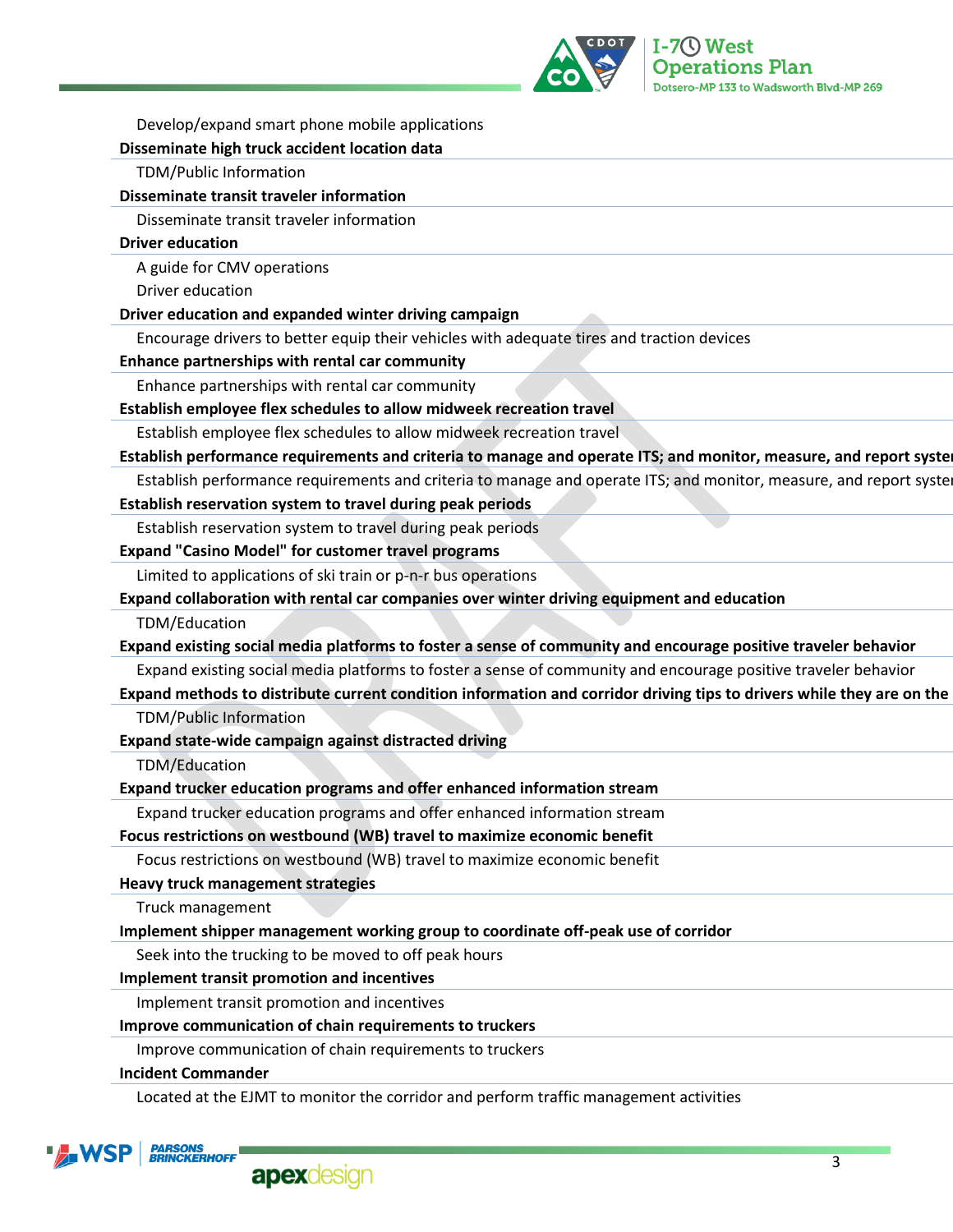

| Increase driver education for snow and mountain conditions                                                                  |
|-----------------------------------------------------------------------------------------------------------------------------|
| TDM/Education                                                                                                               |
| Increase enforcement of unsafe speeds and condition violations                                                              |
| TDM/Education                                                                                                               |
| <b>Information Kiosks</b>                                                                                                   |
| Real-time information at truck stops                                                                                        |
| Initiate a Transportation Management Organization (TMO) to develop TDM, education, and outreach                             |
| Initiate a Transportation Management Organization (TMO) to develop TDM, education, and outreach                             |
| Initiate voluntary car inspections                                                                                          |
| Initiate voluntary car inspections                                                                                          |
| Internal and external corridor communication                                                                                |
| Two-way information sharing between CDOT and other stakeholders                                                             |
| Make historical traffic data readily available to the general public in an easily understood format                         |
| Make historical traffic data readily available to the general public in an easily understood format                         |
| Manage the volume of vehicles moving onto the corridor                                                                      |
| Manage the volume of vehicles moving onto the corridor                                                                      |
| <b>MDSS Corridor application</b>                                                                                            |
| AVL and RWIS System                                                                                                         |
| <b>Media and Public Coordination</b>                                                                                        |
| Staging areas for media to set up and ask questions during large scale incidents                                            |
| Non-highway improvement strategies from the PEIS/ROD                                                                        |
| Agreement/Study                                                                                                             |
| <b>Non-Tolling Pricing</b>                                                                                                  |
| Pay as you drive, variable registration fees, visible parking costs, car sharing, variable port access charges for heavy ve |
| Offer communication Touch Point Kiosks at park and rides, resorts, rest areas, etc.                                         |
| Offer communication Touch Point Kiosks at park and rides, resorts, rest areas, etc.                                         |
| Offer driver training program for I-70 conditions to inexperienced drivers                                                  |
| Offer driver training program for I-70 conditions to inexperienced drivers                                                  |
| Offer employee transit and commuting opportunities from lower cost to higher cost areas                                     |
| Offer employees options to carpool to work locations                                                                        |
| Offer special event messaging                                                                                               |
| Offer special event messaging                                                                                               |
| <b>Offer/Promote New Travel Options</b>                                                                                     |
| Offer Discounts and programs to provide alternatives to the private automobile                                              |
| Parking management at destinations                                                                                          |
| Parking management at destinations                                                                                          |
| Partner toward programs to package resort visits                                                                            |
| Partner toward programs to package resort visits                                                                            |
| <b>Preferential parking</b>                                                                                                 |
| Preferential parking                                                                                                        |
| Programs for improving truck movements                                                                                      |
| <u>Desaranse farissara das truciles accordante</u>                                                                          |

Programs for improving truck movements

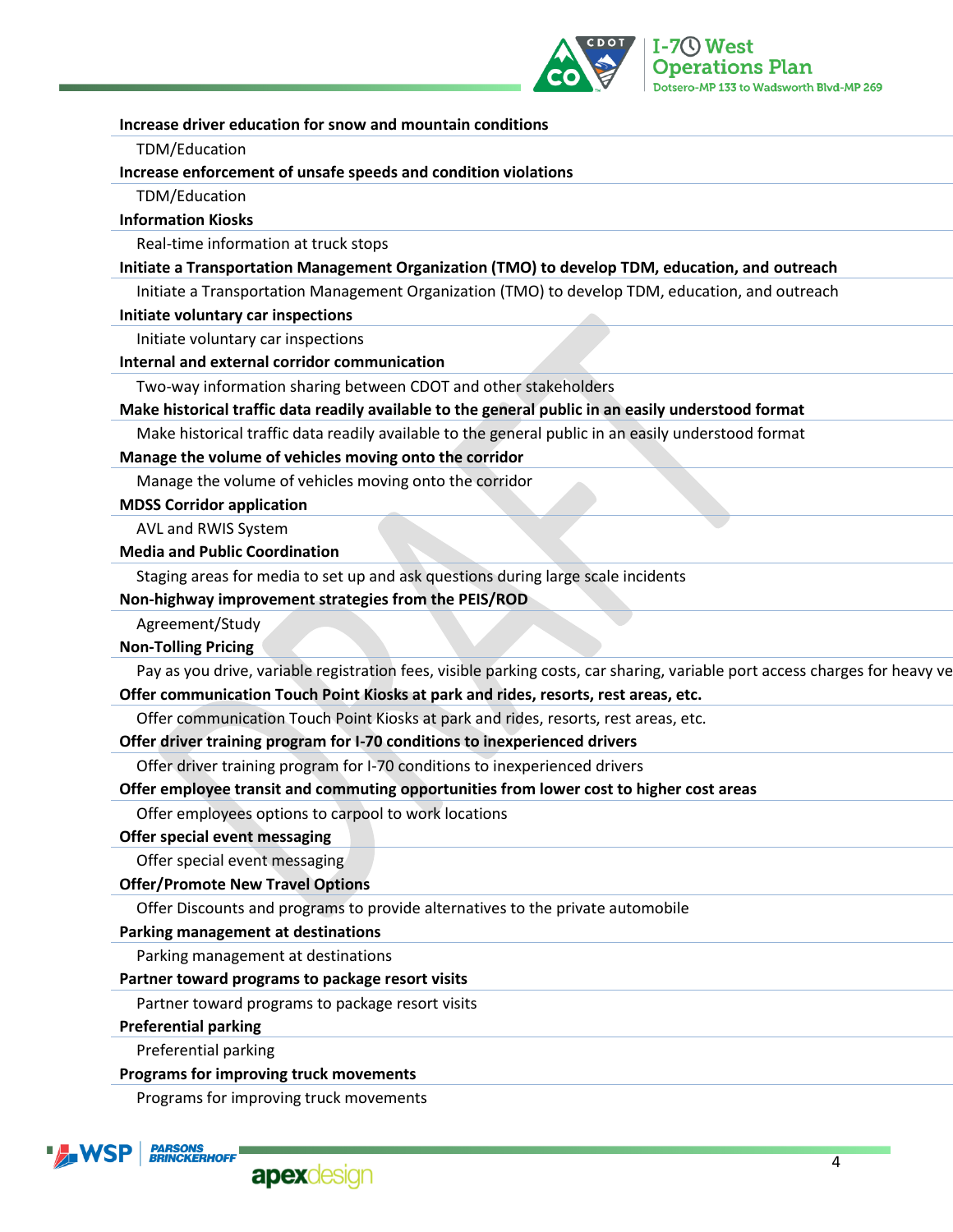

| Promote high-occupancy travel and public transportation<br>Promote safe driving on I-70<br>Offer discounts, promotions, information, and advertisements to encourage and facilitate safe driving<br>Provide direct, secure access to CCTV images and other data for stakeholders and partners<br>Provide direct, secure access to CCTV images and other data for stakeholders and partners<br>Provide safety information at visitor centers and rental car companies<br>Provide safety information at visitor centers and rental car companies<br>Provide tools/programs to address "following too closely" driver behavior<br>Provide tools/programs to address "following too closely" driver behavior<br><b>Public education program</b><br>Education to the public to help understand incident procedures<br><b>Public Notification Methods</b><br>A method to disseminate messages to the public through 511, COTRIP and other social/media<br>Publicize and market information on fines and statutes<br>Publicize and market information on fines and statutes<br><b>Seat Belt Law</b> |
|----------------------------------------------------------------------------------------------------------------------------------------------------------------------------------------------------------------------------------------------------------------------------------------------------------------------------------------------------------------------------------------------------------------------------------------------------------------------------------------------------------------------------------------------------------------------------------------------------------------------------------------------------------------------------------------------------------------------------------------------------------------------------------------------------------------------------------------------------------------------------------------------------------------------------------------------------------------------------------------------------------------------------------------------------------------------------------------------|
|                                                                                                                                                                                                                                                                                                                                                                                                                                                                                                                                                                                                                                                                                                                                                                                                                                                                                                                                                                                                                                                                                              |
|                                                                                                                                                                                                                                                                                                                                                                                                                                                                                                                                                                                                                                                                                                                                                                                                                                                                                                                                                                                                                                                                                              |
|                                                                                                                                                                                                                                                                                                                                                                                                                                                                                                                                                                                                                                                                                                                                                                                                                                                                                                                                                                                                                                                                                              |
|                                                                                                                                                                                                                                                                                                                                                                                                                                                                                                                                                                                                                                                                                                                                                                                                                                                                                                                                                                                                                                                                                              |
|                                                                                                                                                                                                                                                                                                                                                                                                                                                                                                                                                                                                                                                                                                                                                                                                                                                                                                                                                                                                                                                                                              |
|                                                                                                                                                                                                                                                                                                                                                                                                                                                                                                                                                                                                                                                                                                                                                                                                                                                                                                                                                                                                                                                                                              |
|                                                                                                                                                                                                                                                                                                                                                                                                                                                                                                                                                                                                                                                                                                                                                                                                                                                                                                                                                                                                                                                                                              |
|                                                                                                                                                                                                                                                                                                                                                                                                                                                                                                                                                                                                                                                                                                                                                                                                                                                                                                                                                                                                                                                                                              |
|                                                                                                                                                                                                                                                                                                                                                                                                                                                                                                                                                                                                                                                                                                                                                                                                                                                                                                                                                                                                                                                                                              |
|                                                                                                                                                                                                                                                                                                                                                                                                                                                                                                                                                                                                                                                                                                                                                                                                                                                                                                                                                                                                                                                                                              |
|                                                                                                                                                                                                                                                                                                                                                                                                                                                                                                                                                                                                                                                                                                                                                                                                                                                                                                                                                                                                                                                                                              |
|                                                                                                                                                                                                                                                                                                                                                                                                                                                                                                                                                                                                                                                                                                                                                                                                                                                                                                                                                                                                                                                                                              |
|                                                                                                                                                                                                                                                                                                                                                                                                                                                                                                                                                                                                                                                                                                                                                                                                                                                                                                                                                                                                                                                                                              |
|                                                                                                                                                                                                                                                                                                                                                                                                                                                                                                                                                                                                                                                                                                                                                                                                                                                                                                                                                                                                                                                                                              |
|                                                                                                                                                                                                                                                                                                                                                                                                                                                                                                                                                                                                                                                                                                                                                                                                                                                                                                                                                                                                                                                                                              |
|                                                                                                                                                                                                                                                                                                                                                                                                                                                                                                                                                                                                                                                                                                                                                                                                                                                                                                                                                                                                                                                                                              |
| Law to require front seat passengers to wear safety belts whenever a truck is operating                                                                                                                                                                                                                                                                                                                                                                                                                                                                                                                                                                                                                                                                                                                                                                                                                                                                                                                                                                                                      |
| Seek voluntary compliance for keeping SMVs out of left lane                                                                                                                                                                                                                                                                                                                                                                                                                                                                                                                                                                                                                                                                                                                                                                                                                                                                                                                                                                                                                                  |
| TDM/Education                                                                                                                                                                                                                                                                                                                                                                                                                                                                                                                                                                                                                                                                                                                                                                                                                                                                                                                                                                                                                                                                                |
| Shift passenger and freight travel demand by time of day and day of week                                                                                                                                                                                                                                                                                                                                                                                                                                                                                                                                                                                                                                                                                                                                                                                                                                                                                                                                                                                                                     |
| Shift passenger and freight travel demand by time of day and day of week                                                                                                                                                                                                                                                                                                                                                                                                                                                                                                                                                                                                                                                                                                                                                                                                                                                                                                                                                                                                                     |
| Shipper/trucking management working group and streamlining                                                                                                                                                                                                                                                                                                                                                                                                                                                                                                                                                                                                                                                                                                                                                                                                                                                                                                                                                                                                                                   |
| Encourage truck companies and their corresponding receivers to schedule deliveries and through travel during off pea                                                                                                                                                                                                                                                                                                                                                                                                                                                                                                                                                                                                                                                                                                                                                                                                                                                                                                                                                                         |
| Smart phone app discount program                                                                                                                                                                                                                                                                                                                                                                                                                                                                                                                                                                                                                                                                                                                                                                                                                                                                                                                                                                                                                                                             |
| Rewards program for not being on I-70 during peak times via the use of an app                                                                                                                                                                                                                                                                                                                                                                                                                                                                                                                                                                                                                                                                                                                                                                                                                                                                                                                                                                                                                |
| <b>Subsidized transit passes</b>                                                                                                                                                                                                                                                                                                                                                                                                                                                                                                                                                                                                                                                                                                                                                                                                                                                                                                                                                                                                                                                             |
| Subsidized transit passes                                                                                                                                                                                                                                                                                                                                                                                                                                                                                                                                                                                                                                                                                                                                                                                                                                                                                                                                                                                                                                                                    |
| Support P3s for the creation of destinations where travelers would be willing to wait out peak traffic                                                                                                                                                                                                                                                                                                                                                                                                                                                                                                                                                                                                                                                                                                                                                                                                                                                                                                                                                                                       |
| Support P3s for the creation of destinations where travelers would be willing to wait out peak traffic                                                                                                                                                                                                                                                                                                                                                                                                                                                                                                                                                                                                                                                                                                                                                                                                                                                                                                                                                                                       |
| Survey and research I-70 traveler and stakeholder information needs                                                                                                                                                                                                                                                                                                                                                                                                                                                                                                                                                                                                                                                                                                                                                                                                                                                                                                                                                                                                                          |
| Survey and research I-70 traveler and stakeholder information needs                                                                                                                                                                                                                                                                                                                                                                                                                                                                                                                                                                                                                                                                                                                                                                                                                                                                                                                                                                                                                          |
| Transportation Management Program (TDM, Transportation System Management, ITS)                                                                                                                                                                                                                                                                                                                                                                                                                                                                                                                                                                                                                                                                                                                                                                                                                                                                                                                                                                                                               |
| Transportation Management Program (TDM, Transportation System Management, ITS)                                                                                                                                                                                                                                                                                                                                                                                                                                                                                                                                                                                                                                                                                                                                                                                                                                                                                                                                                                                                               |
| <b>Travel Demand Management</b>                                                                                                                                                                                                                                                                                                                                                                                                                                                                                                                                                                                                                                                                                                                                                                                                                                                                                                                                                                                                                                                              |
| Strategies used to encourage drivers to change travel patterns and behaviors                                                                                                                                                                                                                                                                                                                                                                                                                                                                                                                                                                                                                                                                                                                                                                                                                                                                                                                                                                                                                 |
| <b>Traveler information and marketing</b>                                                                                                                                                                                                                                                                                                                                                                                                                                                                                                                                                                                                                                                                                                                                                                                                                                                                                                                                                                                                                                                    |
| Traveler information and marketing                                                                                                                                                                                                                                                                                                                                                                                                                                                                                                                                                                                                                                                                                                                                                                                                                                                                                                                                                                                                                                                           |
| Traveler information and other information technology systems                                                                                                                                                                                                                                                                                                                                                                                                                                                                                                                                                                                                                                                                                                                                                                                                                                                                                                                                                                                                                                |
| Traveler information and other information technology systems                                                                                                                                                                                                                                                                                                                                                                                                                                                                                                                                                                                                                                                                                                                                                                                                                                                                                                                                                                                                                                |
| <b>Truck driver education</b>                                                                                                                                                                                                                                                                                                                                                                                                                                                                                                                                                                                                                                                                                                                                                                                                                                                                                                                                                                                                                                                                |
| Better inform truck drivers and increase awareness of corridor travel challenges                                                                                                                                                                                                                                                                                                                                                                                                                                                                                                                                                                                                                                                                                                                                                                                                                                                                                                                                                                                                             |